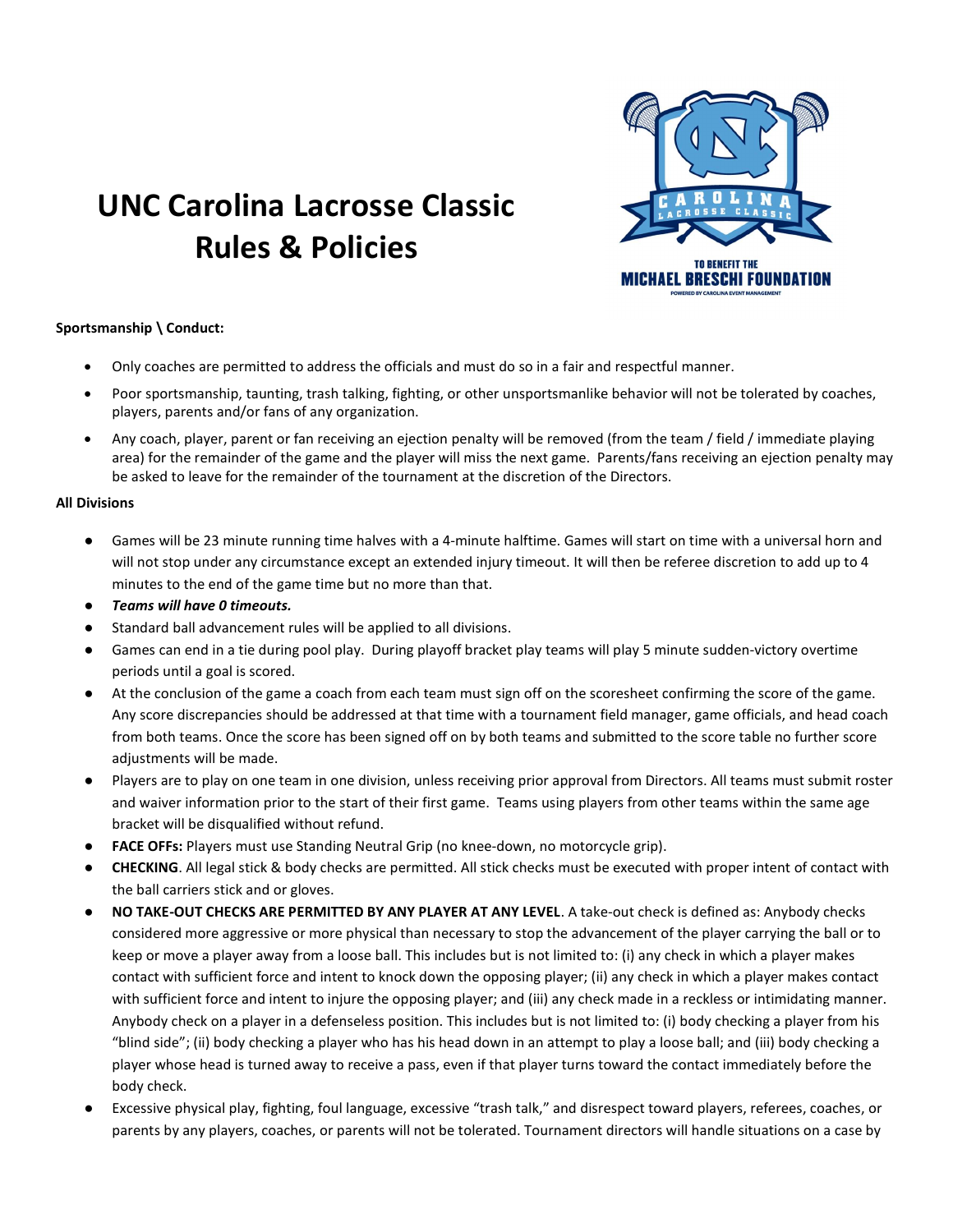case basis in consultation with referees and reserve the right to remove any player, coach, or fan from the event without refund.

In the event of weather conditions or any other circumstances that prevent the continuation of tournament game play or shorten the available timeframe to play, the tournament directors will post either a modified schedule of game times or post a cancellation of the remainder of the event. Tournament directors will use playoff bracket tie-breaker rules when applicable to determine champions in each age division if enough games have been played to reach a playoff. All effort will be made to remain on schedule or to offer abbreviated games. If playoff games are reached, no refund policy will apply. If a playoff is not reached, the posted tournament refund policy will apply and the tournament directors will be in touch directly with team representatives.

### 2030 Division – Specific Modifications:

- Modified Stick length allowed (54"maximum) at 2030 division.
- Players in this age group should be playing the ball, not the man. Boxing out is permitted.
- No coaches are permitted on the field except when called on by the referee to address an injury; coaches must remain in the coaches area at all times.
- Penalties will be assessed as a one-whistle fast break. The midfielder with the ball will get a 5 yard head start from the midline, and all remaining midfielders must be behind the midfield line until play resumes. The offending player must be substituted off of the field and cannot immediately return. The referee is permitted to send an offending player off the field if he returns immediately. Substitutions do not apply to the goalies unless the referee deems the actions as unsportsmanlike.
- In the event that a goal is scored during a flag down situation, a fast break will still be given if the resulting penalty is a personal foul. If the goal wipes off the penalty (eg. An off-sides) a face-off will ensue.
- In the event of multiple personal fouls a team will be rewarded multiple fast breaks. The first fast break will end once the ball hits the ground or ten seconds has passed. The teams will then reset for a second fast break. Multiple procedural fouls, such as two players off-sides, will result in a single fast break. In the event that the fouls are personal, and procedural (slash and an offsides) the first fast-break will be the personal foul. If a goal is scored it will wipe off the second foul and a face-off will ensure. If there isn't a goal, a second fast-break will be awarded.

#### 2029\2028\2027 Divisions – Specific Modifications:

- Long sticks are permitted in these divisions.
- Penalties will be time serving and equivalent length. The penalty time will start when the referee resumes play providing that the penalized player takes a knee in the box area. (Example: a 1-minute penalty will conclude when 1 minute of game play has elapsed and a goal has not been scored). If the penalty expires while the ball is out of bounds the player must wait for the next whistle to enter field of play, if during a face-off the player must wait for possession.
- In the event of a goalie penalty in a situation where a team does not have a back-up goalie ready to play, an on-field attackmen will be selected by the officials to serve the penalty. However if the officials determine the goalie's actions as unsportsmanlike, a substitution request can then be made at the officials discretion.

#### HS (2026/2025/2024/2023) Divisions – Specific Modifications:

- All 2022 NFHS Rules will be followed.
- Penalties will be time serving and equivalent length. The penalty will start when the referee resumes play providing that the penalized player takes a knee in the box are. (Example: a 1-minute penalty will conclude when 1 minute of game play has elapsed and a goal has not been scored). If the penalty expires while the ball is out of bounds the player must wait for the next whistle to enter play, if the penalty expires prior or during a face-off the player must wait for possession to enter field of play.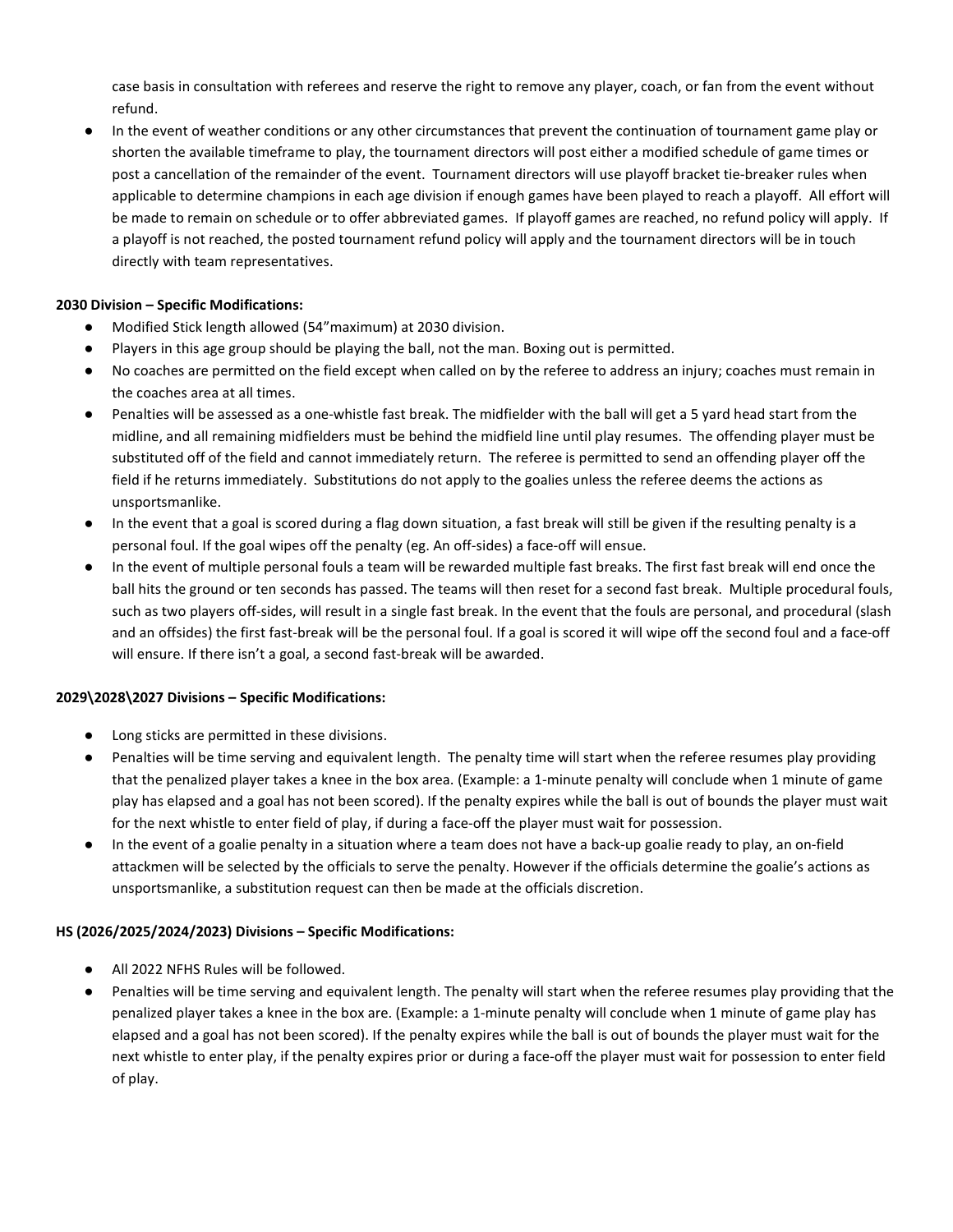#### Player Participation Waiver:

- All players and coaches MUST hold active US Lacrosse Memberships.
- All participants must submit an online waiver to compete in the event.
- Profile Information must match Team Rosters submitted by each coach prior to tournament play.
- A player may only participate on 1 team, unless prior approval by Directors (example: a 2029 goalie playing in both the 2029 and 2028 divisions)

#### Playoffs \ Seeding Criteria:

Seeding is determined by pool play results. Tie-breakers are determined by the following Tourney Machine Settings:

- 1. Record
- 2. Head-to-Head (Result \ 2 Teams \ Goal Differential)
- 3. Goals Allowed (least)
- 4. Goals Differential (up to 7 goals maximum per game).
- 5. Coin Toss.

#### TOURNEY MACHINE TIE BREAKERS EXPLAINED:

#### Carolina Event Management is NOT the author of this content and is not responsible for errors or omissions.

NOTE: Tie breakers within TourneyMachine never go back to the top of the tie breaker list. For example, if three teams are tied with Head to Head as the first tie breaker, and all three teams have a 1-1 record against each other, the Head to Head rule doesn't break any ties. The system will then go to the next tie breaker. If the next tie breaker is Goal Diff and Team 1 has a differential of 3, Team 2 has a differential of 2 and Team 3 a differential of 1, then Team 3 will be last, Team 2 second and Team 1 first, even if Team 2 beat Team 1 Head to Head because it was bypassed in the first step and does not go back to the top, even after Team 3 is eliminated by the differential rule.

- Record This is in part based on winning percentage (see below), but also favours the team with the greatest number of Wins, or the least number of Losses. For example, if Team A is 2-4-0, Team B is 1-3-2 and Team C is 0-2-4, they have the same winning percentage, but the Record would favour Team A, then Team B, then Team C due to the Wins.
- Head to Head This breaks ties based on the Record tie breaker (or Points, if points are used) against the tied teams. For example, 3 teams have the same overall record at 4-2 and all 3 of the teams played each other an equal number of times. If one team's record against the other two was 2-0 and another team's was 1-1 and the last was 0-2, this tie breaker would rank them accordingly. If all three teams had identical 1-1 records, this tie breaker would not be used. It should be noted that this tie breaker is completely ignored if all of the teams tied do not play each other an equal number of times. For example if there are 3 teams tied and one team played the other two, but the other two did not play each other, this tie breaker will be ignored (regardless of the outcome of the two games played by the first team).
- Head to Head Two Teams Only This is the same as the Head to Head tie breaker, except this one will only be used if only two teams are tied. If there are three or more teams tied (even if they all played each other), this tie breaker will be ignored.
- Head to Head Goal Diff This breaks ties based on the differential against the teams tied with. For example, if 3 teams have tied, this tie breaker calculates the differential for each team, but only using games where the teams have played each other.

It should be noted that this tie breaker is completely ignored if all of the teams tied do not play each other an equal number of times. For example if there are 3 teams tied and one team played the other two, but the other two did not play each other, this tie breaker will be ignored (regardless of the outcome of the two games played by the first team)

- Goals Allowed The total of a team's opponent's score. The smallest total wins the tie breaker.
- Goal Diff The differential tie breaker determines the total difference between a team's score versus their opponents'. The largest differential wins the tie breaker.